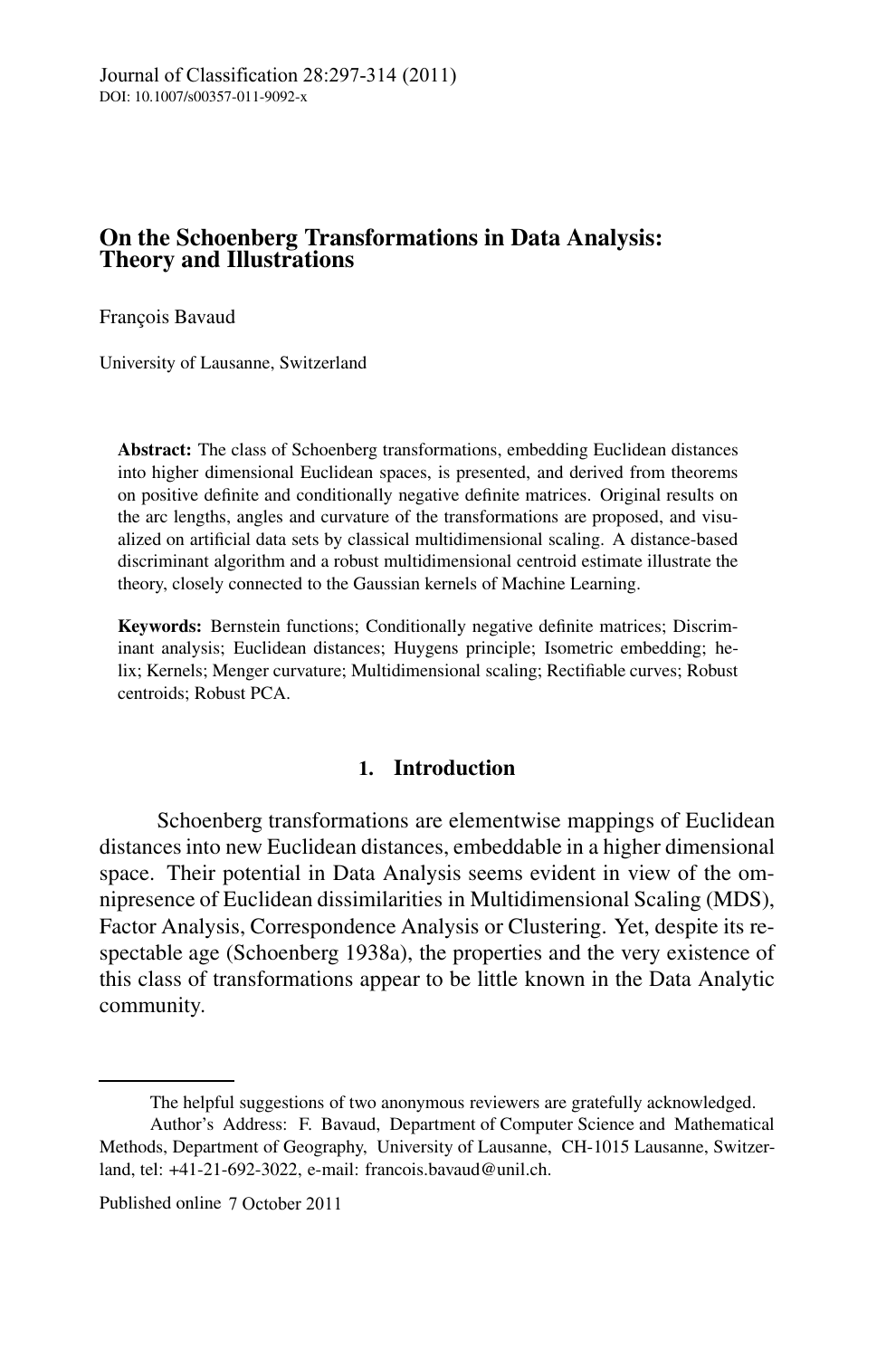By contrast, non-linear embeddings of original data into higher dimensional feature spaces are familiar in the Machine Learning community, which however bases its formalism upon kernels, which are positive definite (p.d.) matrices, rather than on squared Euclidean distances, which are conditionally negative definite (c.n.d.) matrices with a null diagonal (Section 3.1).

Some aspects of the correspondence between p.d. and c.n.d. matrices are well-known in Data Analysis, and lie at the core of classical MDS (Theorems 1 and 2). Other aspects (Theorem 4), central to the derivation of Schoenberg transformations (Definition 2), are less well-known. Section 2 is a self-contained review of all those results, scattered in the literature, together with their proofs. Section 3 analyzes some of the general properties of Schoenberg transformations, and yields original results about angles, arc lengths and curvatures. Section 4 illustrates the non-linear and spectral properties of the transformations on two artificial data sets – the grid and the rod. Section 5 briefly illustrates data-analytic applications, namely distancebased discriminant analysis and robust centroid estimation. In conclusion, Section 6 proposes to revisit the Machine Learning formalism in terms of Euclidean distances, rather than in terms of kernels.

# **2. Definitions and Theorems**

# **2.1 Preliminaries**

Classical multidimensional scaling (MDS) (e.g. Borg and Groenen 1997) can be performed iff the eigenvalues of the so-called *matrix of scalar products* are non-negative. For concision, we shall refer to such a matrix as *positive definite* – instead of "positive semi-definite".

Vectors are column vectors. I denotes the identity matrix, and 1 the unit vector, whose components are all unity. Depending upon context, the "prime" either denotes the transpose of a matrix, or the derivative of a scalar function.

**Definition 1.** A real symmetric  $n \times n$  matrix  $C = (c_{ij})$  is said to be

- positive definite (p.d.) if  $z'Cz = \sum_{ij}^{n} c_{ij}z_iz_j \ge 0$  for all vectors  $z \in \mathbb{R}^n$
- conditionally negative definite (c.n.d) if  $z'Cz = \sum_{ij}^{n} c_{ij}z_iz_j \leq 0$  for all  $z \in \mathbb{R}^n$  such that  $\sum_{i=1}^n z_i = 0$ .

 $\sum_{i=1}^{n} a_i = 1$ , where some components are possibly negative. Consider also Consider a *signed distribution* a on *n* objects, that is a vector obeying the  $n \times n$  *centering matrix*  $H(a) = I - \mathbf{1}a'$ , with components  $\delta_{ij} - a_j$ . Let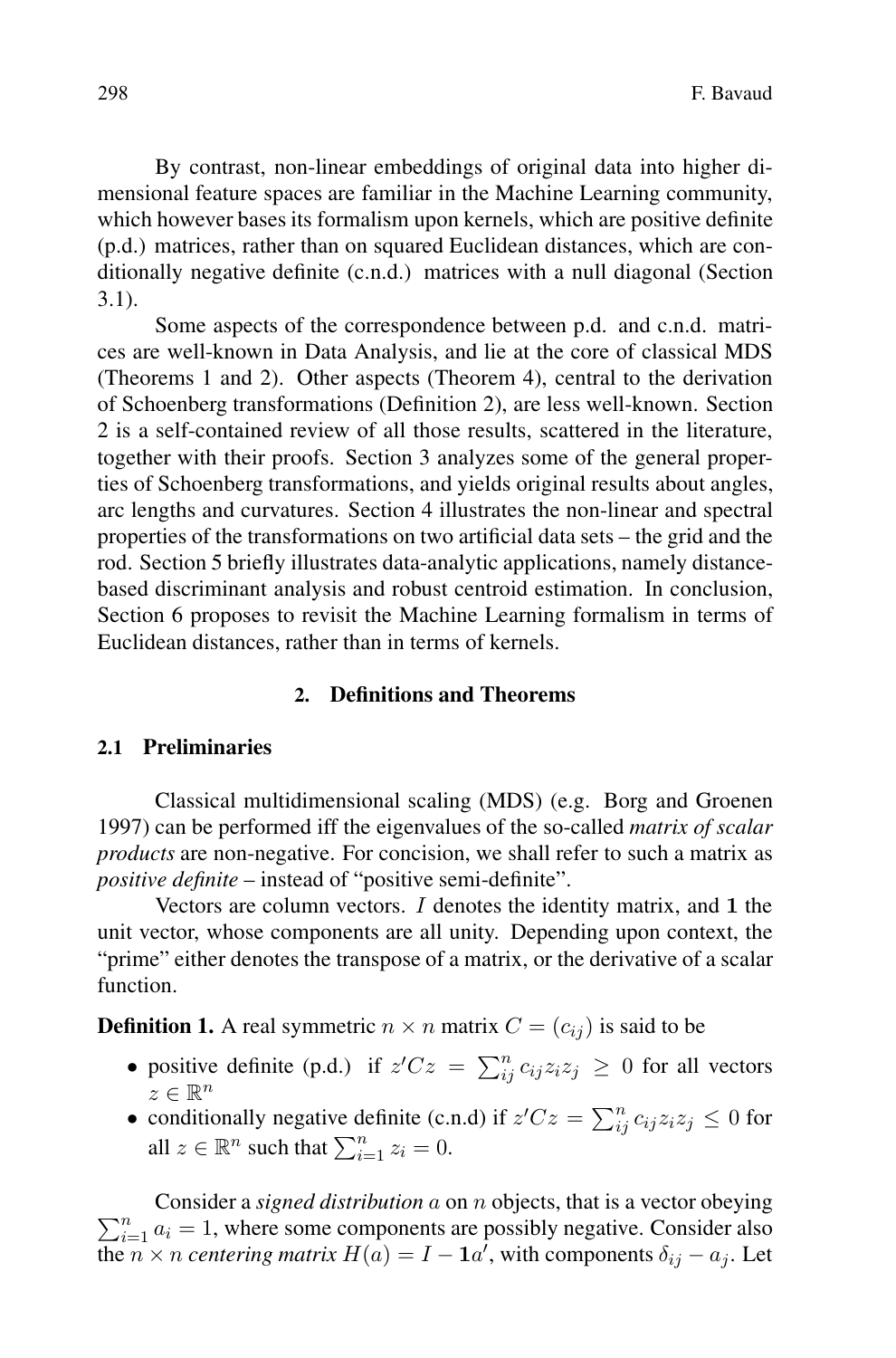C be a symmetric  $n \times n$  matrix, and define the matrix  $B(a)=(B_{ij}(a))$  as

$$
B(a) = -\frac{1}{2} H(a) C H'(a) . \qquad (1)
$$

# **Theorem 1 (Young and Houseolder 1938; Schoenberg 1938b).**

*For any signed distribution* a*,*

$$
B(a) \quad \text{is } p.d. \qquad \Leftrightarrow \qquad C \quad \text{is } c.n.d.
$$

*Proof:* First observe that if  $B(a)$  is p.d., then  $B(\tilde{a})$  is also p.d. for any other signed distribution  $\tilde{a}$ , in view of the identity  $B(\tilde{a}) = H(\tilde{a})B(a)H'(\tilde{a})$ , itself a consequence of  $H(\tilde{a}) = H(\tilde{a})H(a)$ . Also, for any  $z, z'B(a)z = -\frac{1}{2}y'Cy$ where the vector  $y = H'(a)z$  obeys  $\sum_i y_i = 0$  for any z, showing " $\Leftarrow$ ". Finally,  $y = H'(a)y$  whenever  $\sum_i y_i = 0$ , and hence  $y'B(a)y = -\frac{1}{2}y'Cy$ , thus demonstrating "⇒". **.** 

**Theorem 2 (Classical MDS).** Let  $C = (c_{ij})$  be a symmetric  $n \times n$  matrix. *Define the associated* null-diagonal *matrix*  $\hat{C} = (\hat{c}_{ij})$  *as*  $\hat{c}_{ij} = c_{ij} - \frac{1}{2}c_{ii} - \frac{1}{2}c_{ii}$  $rac{1}{2}c_{ij}$ *. Then* 

$$
B(a) = -\frac{1}{2} H(a) \hat{C} H'(a) \quad and \quad \hat{c}_{ij} = B_{ii}(a) + B_{jj}(a) - 2B_{ij}(a).
$$
\n(2)

*Moreover, C* is c.n.d. iff  $\hat{C}$  is c.n.d. In this case, the components  $\hat{c}_{ij}$  are "iso*metrically embeddable in*  $l_2$ ", that is representable as squared Euclidean *distances* Dij *between* n *objects as*

$$
D_{ij} \equiv \hat{c}_{ij} = \sum_{\alpha=1}^{p} (x_{i\alpha} - x_{j\alpha})^2, \qquad i, j = 1, ..., n
$$
 (3)

*where the object coordinates can be chosen as*

$$
x_{i\alpha} = \sqrt{\lambda_{\alpha}(a)} u_{i\alpha}(a), \qquad (4)
$$

*where the*  $\lambda_{\alpha}$  *are the diagonal components of the diagonal matrix*  $\Lambda(a)$  *and*  $u_{i\alpha}(a)$  are the components of the orthogonal matrix  $U(a)$  occurring in the *spectral decomposition*  $B(a) = U(a)\Lambda(a)U'(a)$ *.* 

*Proof:* The first identity in (2) follows from  $H(a)1 = 0$ , and the second one from  $B_{ii}(a) + B_{jj}(a) - 2B_{ij}(a) = c_{ij} - \frac{1}{2}c_{ii} - \frac{1}{2}c_{jj}$ , itself a consequence of the form (1)  $B_{ij}(a) = -\frac{1}{2}c_{ij} + \gamma_i + \gamma_j$  for some vector  $\gamma$ . The next assertion follows from  $y'Cy = y'\hat{C}y$  whenever  $\sum_i y_i = 0$ , and identity (3) can be shown to amount to the second identity (2) by direct substitution.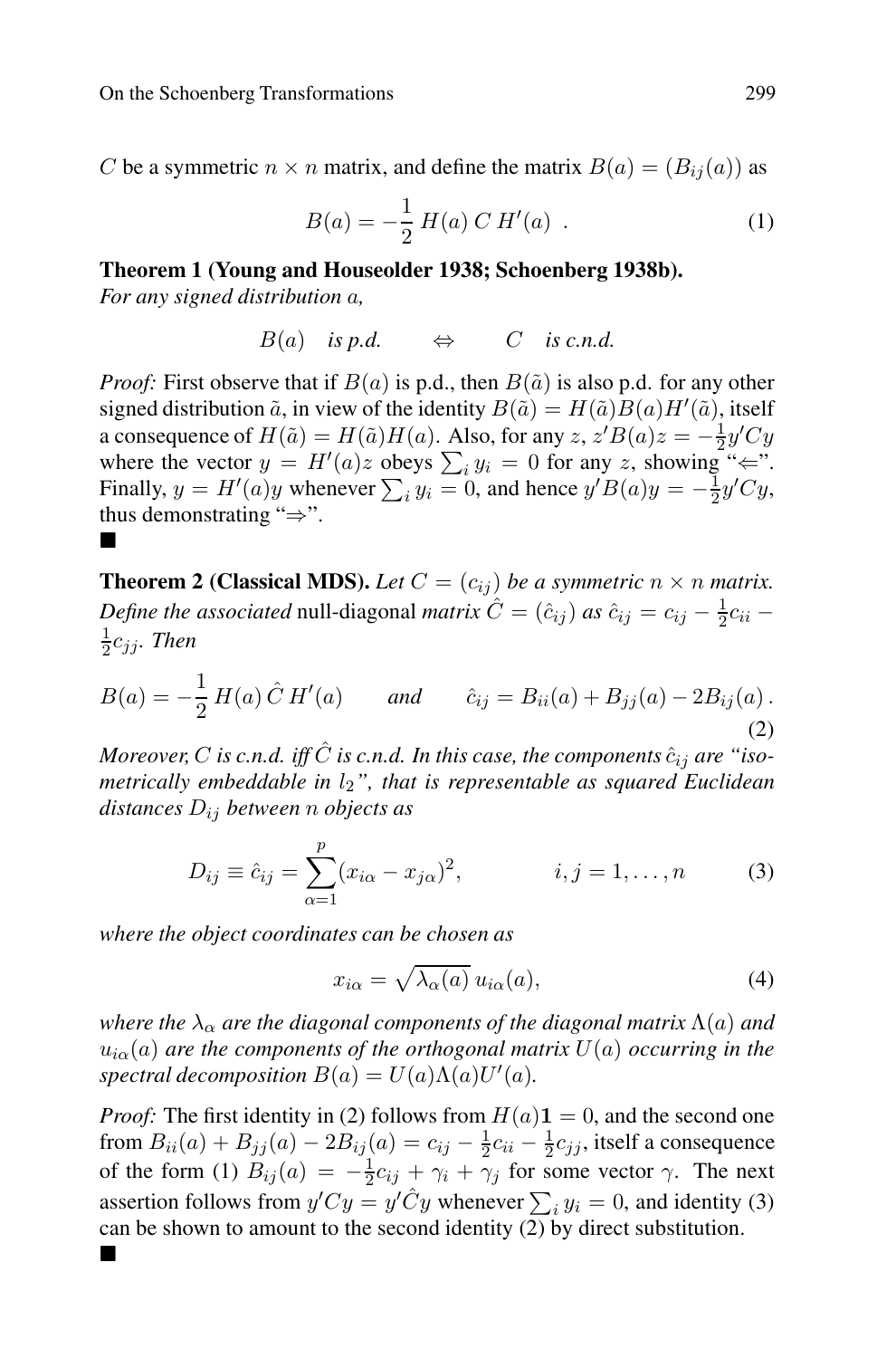On one hand, the p.d. nature of  $B(a)$  (Theorem 1) makes its eigenvalues  $\lambda_{\alpha}$  non-negative. One the other hand,  $H'(a)a = 0$  yields  $B(a)a = 0$ . Hence, at least one eigenvalue is zero and  $p \le n - 1$  in (3).

Theorems 1 and 2 show that any p.d. matrix  $B$ , or equivalently any c.n.d. matrix  $C$ , define a unique set of squared Euclidean distances  $D$  between objects (Torgerson 1958; Rao 1964; Gower 1966). The latter can be shown (e.g. from (4)) to obey the celebrated *Huygens principle*, namely (e.g. Benzécri 1973)

$$
\sum_{j=1}^{n} a_j D_{ij} = D_{ia} + \Delta_a \qquad \Delta_a = \frac{1}{2} \sum_{i,j=1}^{n} a_i a_j D_{ij}, \qquad (5)
$$

where  $D_{ia}$  denotes the squared distance between object i (with coordinates  $(x_i)$  and the *a-barycenter* defined by the coordinates  $\bar{x}_a = \sum_j a_j x_j$ . Also,  $\Delta_a \geq 0$  interprets as the average dispersion of the cloud, provided a is a non-negative distribution representing the relative weights of the objects. In the general case of a signed distribution,  $\Delta_a$  is still well defined, but can be negative.

The squared Euclidean distance between the barycenters  $\bar{x}_a$  and  $\bar{x}_b$ associated to two signed distributions  $a$  and  $b$  can also be shown to satisfy

$$
D_{ab} = -\frac{1}{2} \sum_{ij} (a_i - b_i)(a_j - b_j) D_{ij}, \qquad (6)
$$

 $\sum_i z_i = 0$ ). Also, (6) entails (5) with the choice  $b_j = \delta_{jk}$  for some k. which directly demonstrates the c.n.d. nature of D (since  $z_i = a_i - b_i$  obeys

Substituting (5) in (1) yields

$$
B_{ij}(a) = -\frac{1}{2}(D_{ij} - D_{ia} - D_{ja}),
$$

which, by the cosine theorem, is the matrix of the *scalar products* between  $x_i$  and  $x_j$  as measured from the origin  $\bar{x}_a$ . Low-dimensional factorial reconstructions (that is limiting the sum in (3) to the largest eigenvalues) express a maximum amount of  $tr(B(a)) = \sum_i D_{ia}$ . This quantity, without direct interpretation, is proportional to the *uniform* dispersion of the coordinates cloud with respect to the point  $\bar{x}_a$ . Also, tr( $B(a)$ ) is minimum when a is the uniform distribution, a standard choice in classical MDS (e.g. Mardia, Kent, and Bibby 1979).

Concentrating the mass of  $a$  on a single existing object, typically the last one, is often proposed for computational convenience. Other prescriptions consider  $a_i$  as proportional to the precision of measurement of object i (e.g. Borg and Groenen 1997), or set  $a_i = 0$  for objects whose behavior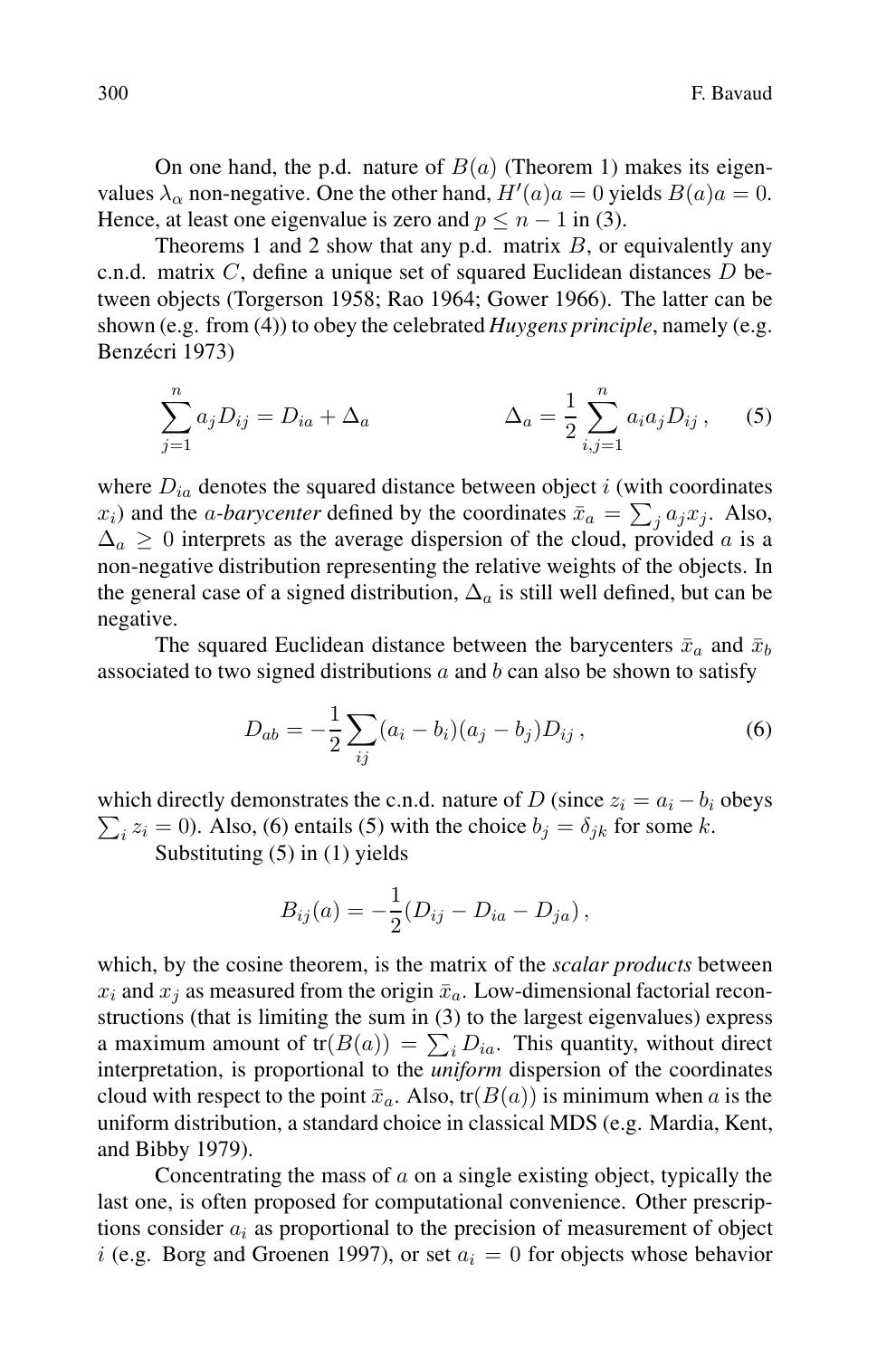might influence excessively the overall configuration, as in the treatment of "supplementary elements" in Correspondence Analysis (e.g. Benzécri 1973; Lebart, Morineau and Piron 1998; Meulman, van der Kooij and Heiser 2004; Greenacre and Blasius 2006). Other choices such as the circumcenter or the incenter are discussed in Gower (1982). Note that the signed nature of a allows one to define an *external origin*  $\bar{x}_a$  lying outside the convex hull of the *n* points, resulting in  $B_{ij}(a) \geq 0$  for all pairs.

As a matter of fact, the choice of the origin  $a$  and the choice of the object weights f constitute two *distinct* operations, as made explicit by the following generalization of classical MDS (Cuadras and Fortina 1996; Bavaud 2006, 2009):

**Theorem 3 (Weighted MDS).** *Consider* n *weighted objects with positive* weights  $f_i > 0$  normalized to  $\sum_i f_i = 1$ , together with a (symmetric, non*negative, null-diagonal) pairwise dissimilarity matrix*  $D = (D_{ij})$ *. Let*  $\Pi$  =  $(\pi_{ii})$  = *diag*(*f*), *i.e.*  $\pi_{ii}$  =  $f_i \delta_{ii}$ . Then D is squared Euclidean iff the *matrix of* weighted scalar products

$$
K(a) = -\frac{1}{2}\sqrt{\Pi}H(a)DH'(a)\sqrt{\Pi} \quad \text{that is} \quad K_{ij}(a) = \sqrt{f_i f_j}B_{ij}(a)
$$

*is p.d. The objects coordinates can be chosen as*

$$
x_{i\alpha} = \sqrt{\frac{\lambda_{\alpha}(a)}{f_i}} u_{i\alpha}(a) \quad \text{with} \quad D_{ij} = \sum_{\alpha=1}^p (x_{i\alpha} - x_{j\alpha})^2, \quad (7)
$$

*where the eigenvalues*  $\lambda_{\alpha}(a)$  *and eigenvectors*  $u_{i\alpha}(a)$  *are obtained from the*  $spectral decomposition$  of  $K(a) = U(a)\Lambda(a)U'(a)$ *. Moreover, the corresponding low-dimensional factorial reconstruction, retaining in (7) only the components* α *associated with the largest eigenvalues, express a maximum proportion of the total inertia relatively to* a*, namely*

$$
tr(K(a)) = \sum_{\alpha=1}^{p} \lambda_{\alpha} = \sum_{i} f_{i} D_{ia} = \Delta_{f} + D_{fa} \quad . \tag{8}
$$

The proof follows from the definitions and Theorem 2 by direct substitution. The last identity is a consequence of (5), and shows in particular the total inertia to be minimum for  $a = f$ , as expected. When f is uniform, the eigenvalues in Theorems 2 and 3 coincide up to a factor n.

#### **2.2 The Class of Schoenberg Transformations**

If  $A = (a_{ij})$  and  $B = (b_{ij})$  are p.d. matrices of the same order n, so are cA for  $c \ge 0$ ,  $(t_i a_{ij} t_j)$  for any vector t (cf. Theorem 3),  $A + B$ ,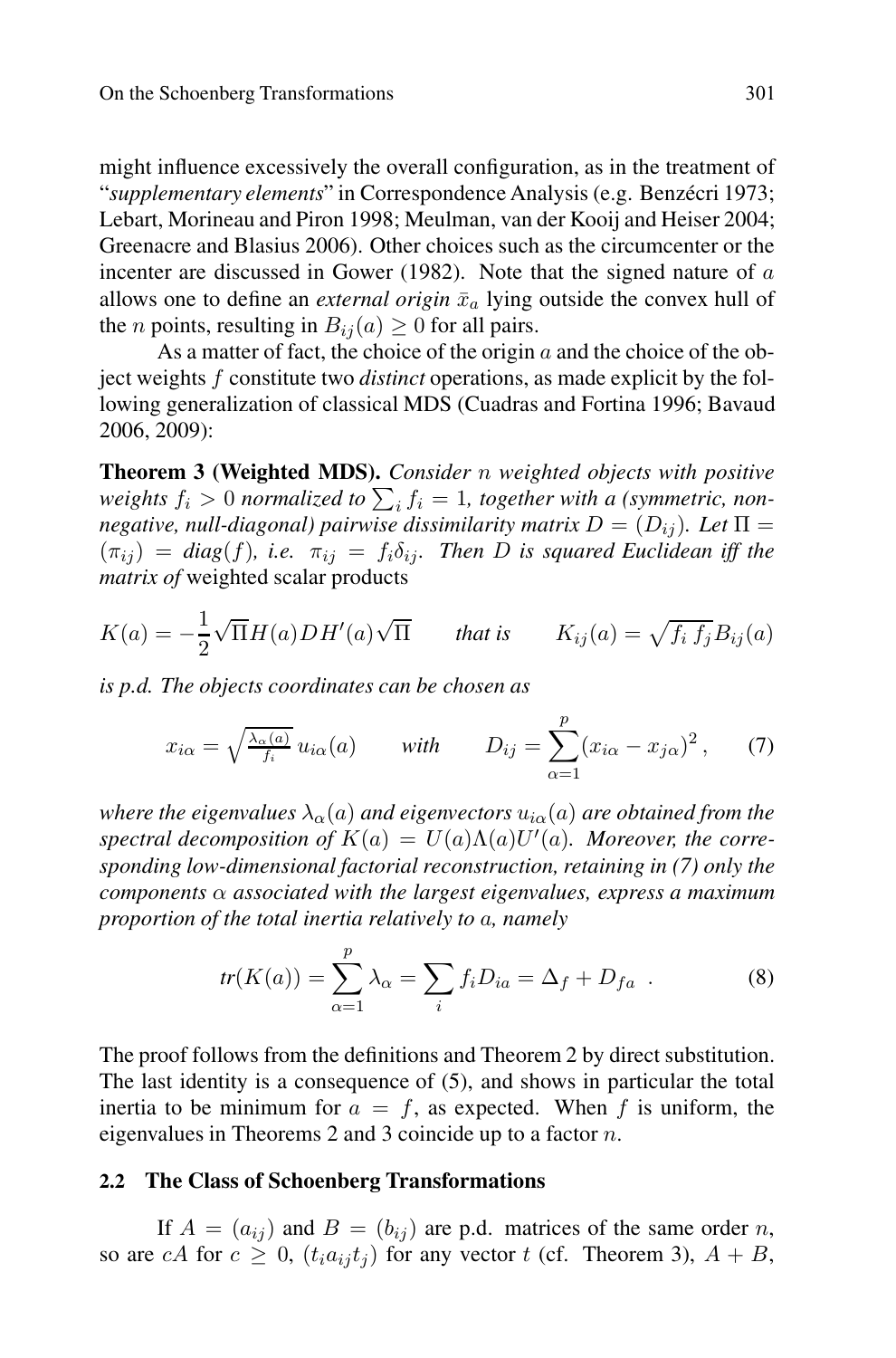AB as well as the element-wise product or *Hadamard product*  $A \circ B$  with components  $a_{ij}b_{ij}$ . The latter result (Schur theorem), can be first proved for rank-one p.d. matrices, and then extended to arbitrary ranks by matrix addition (e.g. Horn and Johnson 1991; Bhatia 2006). Combining those facts, one obtains that the Hadamard integral power  $A<sup>op</sup>$  with components  $a_{ij}^p$  (where  $p \in \mathbb{N}$ ) or the Hadamard exponential  $\exp(\circ A)$  with components  $\exp(a_{ij})$  are p.d. However,  $A^{\circ\lambda}$  is generally not p.d. for  $\lambda > 0$ , unless  $\lambda \geq n-2$  (Fitzgerald and Horn 1977). P.d. matrices A such that  $A^{\circ\lambda}$  is p.d. for every  $\lambda \geq 0$  are called *infinitely divisible*.

P.d. matrices are referred to as *kernels* in the Machine Learning community (e.g. Haussler 1999; Cristianini and Shawe-Taylor 2003; Hofmann, Schölkopf and Smola 2008; and references therein). One of the most popular kernels is the so-called *radial basis function* or *Gaussian kernel*  $\exp(-\lambda D_{ij}).$ 

**Theorem 4 (Infinitely Divisible Kernels).** Let  $C = (c_{ij})$  be a symmetric *matrix, and define*  $B = \exp(\circ - C)$ *, that is*  $b_{ij} = \exp(-c_{ij})$ *. Then* 

*B* is infinitely divisible  $\qquad \Leftrightarrow \qquad C$  is c.n.d.

*Proof:* (Horn and Johnson 1991, p. 456): Consider the matrix  $a_{ij}(\lambda)$  =  $(1 - b_{ij}^{\lambda})/\lambda$ . If B is infinitely divisible, then  $z' A(\alpha) z \leq 0$  for any vector z summing to zero, that is  $A(\lambda)$  is c.n.d. for any  $\lambda > 0$ . Hence  $\lim_{\lambda \to 0^+} a_{ij}(\lambda) = -\ln b_{ij}$  is c.n.d., showing " $\Rightarrow$ ". Conversely, suppose C is c.n.d., and define  $F = -H(a)CH'(a)$  where  $H(a)$  is the centering matrix of Section 2.1. By Theorem 1, F is p.d., and so is  $exp( \circ F)$ . But  $\exp(f_{ij}) = \exp(-c_{ij} - \eta_i - \eta_j)$  since  $f_{ij} = -c_{ij} - \eta_i - \eta_j$  for some  $\eta$ . Hence  $b_{ij} = \exp(-c_{ij}) = \exp(\eta_i) \exp(f_{ij}) \exp(\eta_j)$  is of the form  $t_i a_{ij} t_j$ with A p.d, and hence p.d. By the same reasoning,  $b_{ij}^{\lambda} = \exp(-\lambda c_{ij})$  is p.d. for any  $\lambda \geq 0$ , since  $\lambda C$  is c.n.d. iff C is c.n.d., thus proving " $\Leftarrow$ ". <u>.</u>

**Corollary 1 (Gaussian Kernel).** *Let*  $D_{ij}$  *be a squared Euclidean distance. Then, for any*  $\lambda \geq 0$ ,  $\exp(-\lambda D_{ij})$  *is p.d., and*  $\tilde{D}_{ij}(\lambda) = 1 - \exp(-\lambda D_{ij})$ *is a squared Euclidean distance.*

*Proof:* The first assertion follows form Theorem 4, and the second from Theorem 2 together with the fact that  $\tilde{D}_{ij}(\lambda)$  can easily be shown to be c.n.d. with a null diagonal.

## **.**

More generally, any mixture of  $\tilde{D}(\lambda)$  over  $\lambda \geq 0$  is a squared Euclidean distance, yielding the following definition and theorem:

**Definition 2 (Schoenberg Transformations).** A Schoenberg transformation is a function  $\varphi(D)$  from  $\mathbb{R}^+$  to  $\mathbb{R}^+$  of the form (Schoenberg 1938a)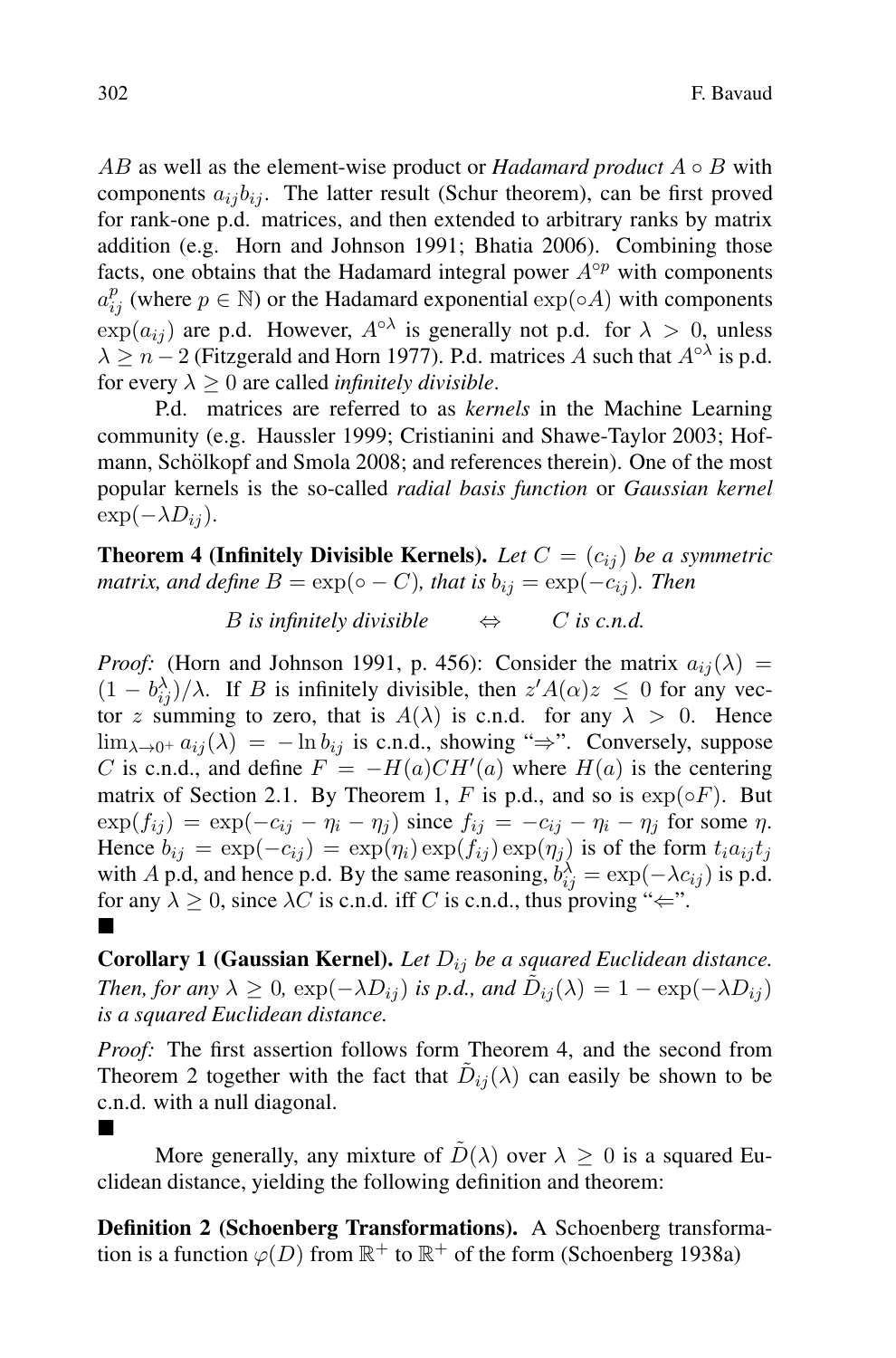$$
\varphi(D) = \int_0^\infty \frac{1 - \exp(-\lambda D)}{\lambda} g(\lambda) d\lambda, \qquad (9)
$$

where  $g(\lambda) d\lambda$  is a non-negative measure on  $[0, \infty)$  such that  $\int_1^{\infty}$  $\frac{g(\lambda)}{\lambda}d\lambda <$ ∞.

Note that (9) entails  $\varphi(D) > 0$  and  $\varphi(0) = 0$  together with

$$
\varphi'(D) = \int_0^\infty \exp(-\lambda D) g(\lambda) d\lambda, \qquad (10)
$$

where  $\varphi'(D)$  denotes the *derivative* of  $\varphi(D)$ .

**Theorem 5 (Fundamental Property of Schoenberg Transformations).** Let  $D$  be a  $n \times n$  matrix of squared Euclidean distances. Define the compo*nents of the*  $n \times n$  *matrix*  $\tilde{D}$  *as*  $\tilde{D}_{ij} = \varphi(D_{ij})$ *, where*  $\varphi(D)$  *is a Schoenberg transformation. Then*  $\tilde{D}$  *is a squared Euclidean distance.* 

It follows from the above that all componentwise transformations of the form  $\tilde{D}_{ij} = \varphi(D_{ij})$  transform a squared Euclidean distance into another squared Euclidean distance. In his paper (1938a), Schoenberg indeed proved (Theorem 6, p. 828) that *all* such transformations are given by Definition 2. More precisely, Schoenberg addressed and solved the question of determining the class  $\Phi_m$  of all the transformations  $\tilde{D} = \varphi(D)$  of squared Euclidean distances D, associated with any configuration in  $\mathbb{R}^p$ , which are isometrically embeddable in an Euclidean space of sufficiently large dimensionality, that is in an Hilbert space  $\mathbb{R}^{\infty}$ . By construction,  $\Phi_1 \supset \Phi_2 \supset \ldots \supset \Phi_{\infty}$ , and Definition 2 characterizes the class  $\Phi_{\infty} = \bigcap_{n>1} \Phi_n$ . The class  $\Phi_1$  is central to Brownian and fractional Brownian motion (e.g. Alpay, Attia, and Levanony 2009), while lower-order classes  $\Phi_{n\leq 3}$  are fundamental in Geostatistics (e.g. Christakos 1984) and spatial interpolation (e.g. Micchelli 1986; Stein 1999).

# **3. Some Properties of the Schoenberg Transformations**

#### **3.1 Complete Monotonicity**

By construction,  $\varphi'(D)$  in (10) coincides with the class of *completely monotonic functions*  $f(D)$  obeying  $(-1)^n f^{(n)}(D) \ge 0$  (Bernstein 1929). Hence Schoenberg transformations are characterized by  $\varphi(D) > 0$  with  $\varphi(0) = 0$ , with positive odd derivatives  $\varphi'(D)$ ,  $\varphi'''(D)$ , etc., and negative even derivatives  $\varphi''(D)$ ,  $\varphi'''(D)$ , etc. (see Table 1).

In particular,  $D^{\alpha}$  with  $0 < \alpha < 1$  is Euclidean when D is Euclidean (Schoenberg 1937) – or even, for  $\alpha$  small enough, when D is a plain dissimilarity (Joly and Le Calvé 1986; see also Critchley and Fichet 1994 for a review on typologies of Euclidean and non-Euclidean dissimilarities).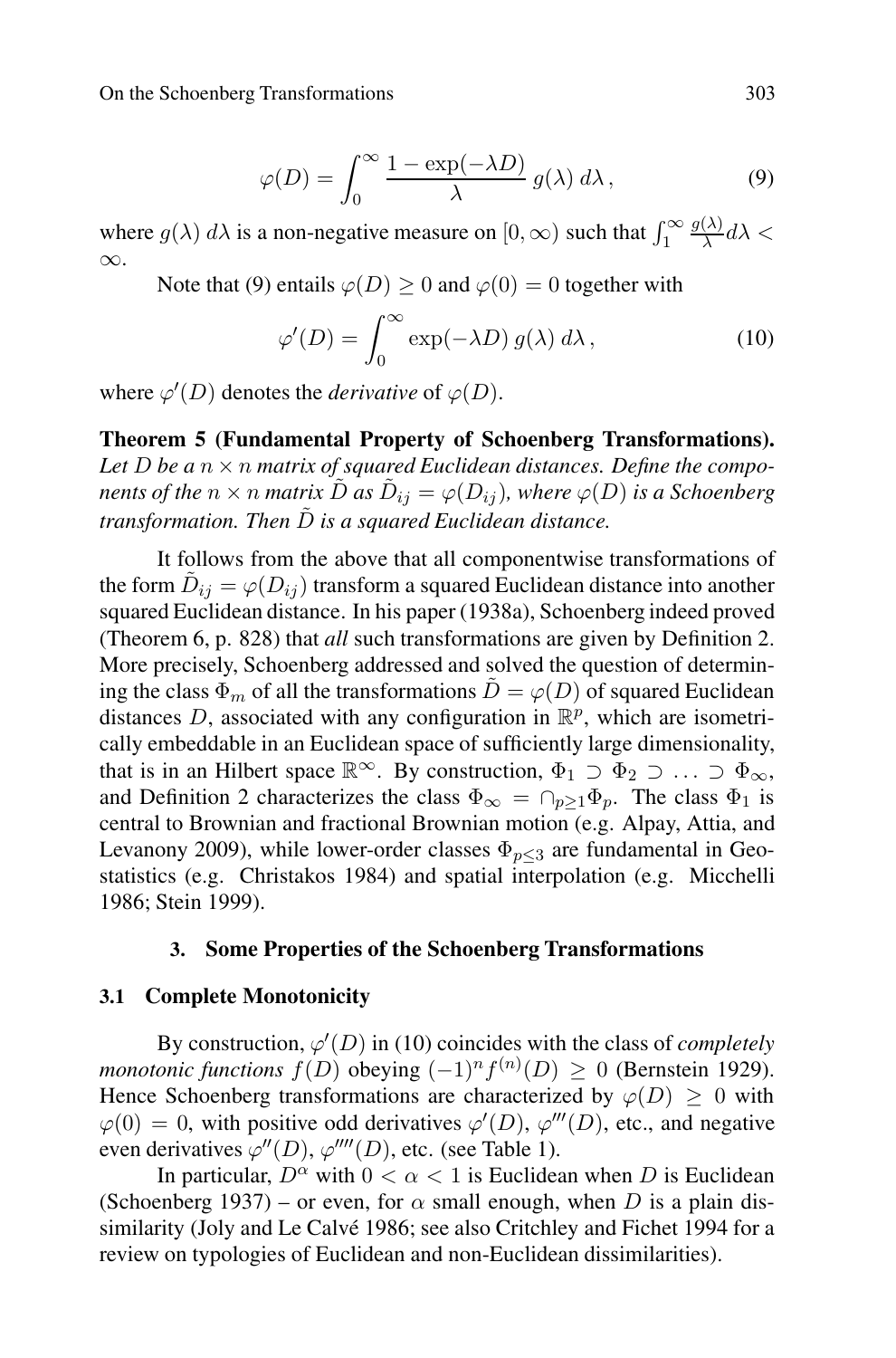| function $q(\lambda)$                                                    |             | transformation $\varphi(D)$                             | $\ast$ | $**$ |
|--------------------------------------------------------------------------|-------------|---------------------------------------------------------|--------|------|
| $g_1(\lambda) = \delta(\lambda - a)$                                     | a > 0       | $1-\exp(-aD)$                                           |        |      |
| $g_2(\lambda) = \theta(\lambda \leq \frac{\pi}{2}) \lambda \sin \lambda$ |             | $\varphi_2(D) = \frac{D(D + \exp(-\frac{\pi}{2}D))}{D}$ |        |      |
| $g_3(\lambda) = \exp(-a\lambda)$                                         |             | $a > 0$ $\varphi_3(D) = \ln(1 + \frac{D}{a})$           |        |      |
| $g_4(\lambda) = \lambda \exp(-a\lambda)$                                 | a>0         | $\varphi_4(D) = \frac{D}{a(a+D)}$                       |        |      |
| $g_5(\lambda) = \frac{a}{\Gamma(1-a)} \lambda^{-a}$                      | $0 < a < 1$ | $\varphi_5(D) = D^a$                                    |        |      |
| see Berg et al. (2008)                                                   |             | $\varphi_6(D) = \frac{D^a}{1+D^a}$                      |        |      |

Table 1. Some Schoenberg transformations.

\*Bounded \*\* Rectifiable

Also, the identity transformation  $\varphi(D) = D$  obtains from  $q(\lambda) =$  $\delta(\lambda)$ . The latter contribution can be made explicit in the following variant, equivalent to Definition 2:

$$
\varphi(D) = b D + \int_0^\infty (1 - \exp(-\lambda D)) d\mu(\lambda),
$$

where  $\mu$  is a non-negative measure on  $(0, \infty)$  such that  $\int_0^\infty$  $\frac{\lambda}{1+\lambda}d\mu(\lambda)<\infty$ and  $b > 0$ .

There exists an important literature about *Bernstein functions* (see e.g. Berg, Mateu, and Porcu 2008; Schilling, Song, and Vondraček 2010; and references therein), defined as the smooth non-negative functions whose first derivatives are completely monotonic. Hence, Schoenberg transformations coincide with the class of Bernstein functions which are zero at the origin, in the same way that Euclidean distances are c.n.d matrices with a null diagonal (Theorem 2).

By construction, Schoenberg transformations are closed under composition, as exemplified by  $\varphi_6 = \varphi_4 \circ \varphi_5$  in Table 1.

## **3.2 Arc Length; Rectifiable and Bounded Transformations**

A Schoenberg transformation acts as an anamorphosis between Euclidean spaces: to any initial configuration of points  $X$ , with mutual squared Euclidean distances  $D(X)$ , corresponds a distorted configuration  $\tilde{X}$  reconstructible by MDS from  $\tilde{D} = \phi(D)$ . By construction, the mapping  $\tilde{X}(X)$  is unique up to a translation and a rotation.

Consider a smooth curve  $C$  whose arc length is parameterized by  $s$ , containing two close points at mutual distance  $\Delta s$ . The corresponding distance on the transformed curve  $\tilde{C}$  is  $\Delta \tilde{s} = \sqrt{\varphi((\Delta s)^2)}$ . By l'Hospital's rule, the ratio of the infinitesimal arc lengths is

$$
\frac{d\tilde{s}}{ds} = \lim_{\Delta s \to 0} \frac{\sqrt{\varphi((\Delta s)^2)}}{\Delta s} = \sqrt{\varphi'(0)},
$$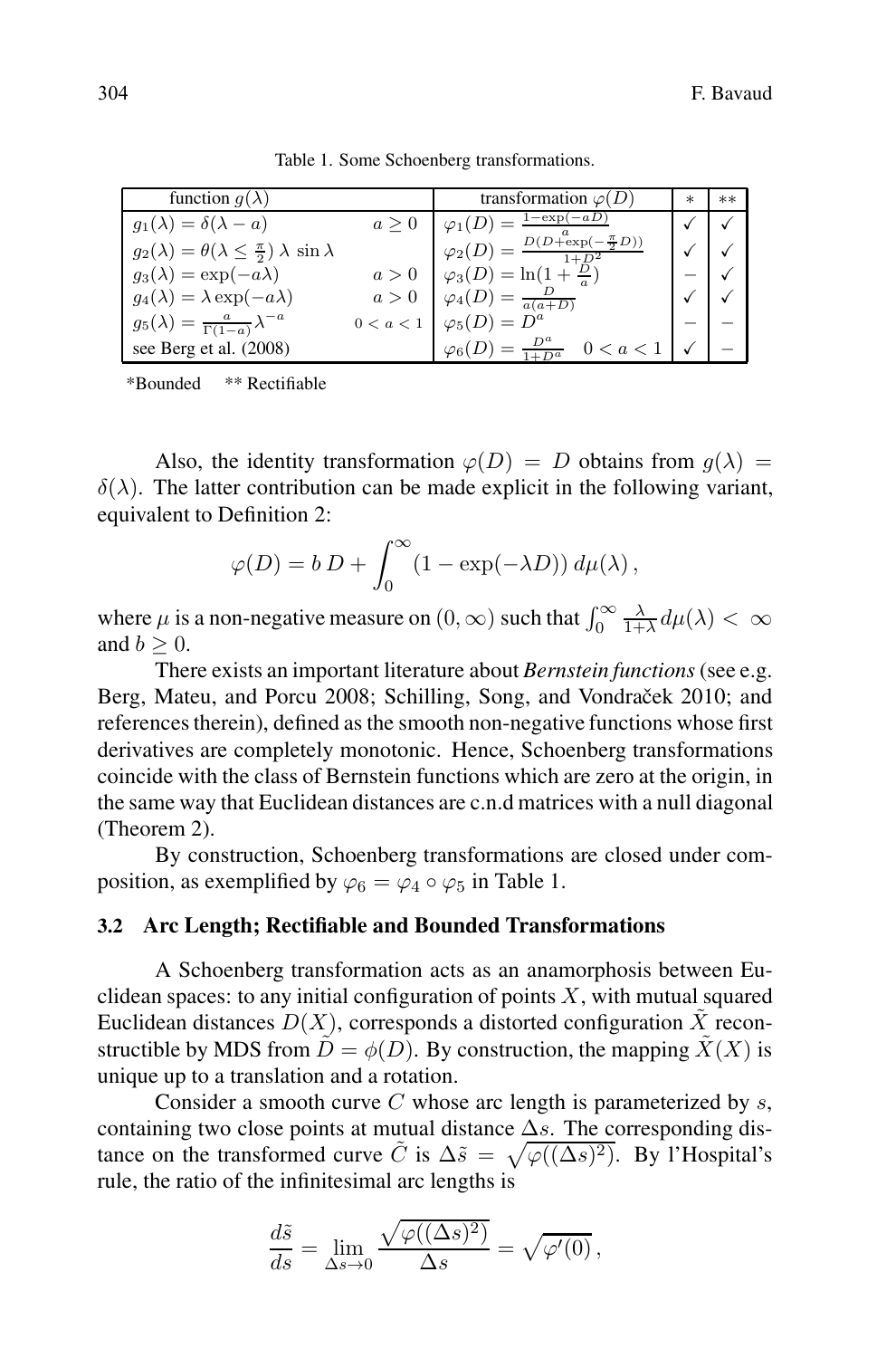which might be finite or not. On the other hand, infinitely distant points in the original space might be infinitely distant or not in the transformed space:

**Definition 3.** The transformation  $\varphi(D)$  is said to be

- rectifiable if  $\varphi'(0) < \infty$ , that is iff  $\int_0^\infty g(\lambda) d\lambda < \infty$
- bounded if  $\varphi(\infty) < \infty$ , that is iff  $\int_0^\infty$  $\frac{g(\lambda)}{\lambda} d\lambda < \infty.$

# **3.3 Right Angles**

Consider a triangle ikj with a right angle in k. Hence  $D_{ij} = D_{ik} +$  $D_{ik}$  by Pythagoras' theorem. Yet, in the transformed space,  $\tilde{D}_{ij} \leq \tilde{D}_{ik}$  +  $\tilde{D}_{jk}$  since  $\varphi(D_1 + D_2) \leq \varphi(D_1) + \varphi(D_2)$ , which can be demonstrated by integrating  $(1 - \exp(-\lambda D_1))(1 - \exp(-\lambda D_2)) \geq 0$  as in (9). That is, *the Schoenberg transformation*  $\tilde{\alpha}$  *of a right angle*  $\alpha = \pi/2$  *is in general acute.* By the cosine theorem,

$$
\cos \tilde{\alpha} = \frac{\varphi(D_1) + \varphi(D_2) - \varphi(D_1 + D_2)}{2\sqrt{\varphi(D_1)\varphi(D_2)}} \ge 0 . \tag{11}
$$

Under uniform linear dilatation of the original right-angled triangle by a factor  $\epsilon > 0$ , (11) readily yields that  $\lim_{\epsilon \to \infty} \tilde{\alpha}(\epsilon) = \pi/3$  whenever  $\varphi$  is bounded, and  $\lim_{\epsilon \to 0} \tilde{\alpha}(\epsilon) = \pi/2$  whenever  $\varphi$  is rectifiable.

#### **3.4 Curvature**

Straight lines are bent by Schoenberg transformations: think of a rod whose linear distances d between constituents are contracted as, say,  $\sqrt{d}$ . The curvature in the transformed space can be measured by first considering in the original space three aligned points i, k, j with  $d_{ik} = d_{ki} = \epsilon$  and  $d_{ij} = 2\epsilon$ . The *Menger's curvature*  $\kappa$  is defined as the limit (Blumenthal 1953, p. 75)

$$
\kappa = \lim_{\epsilon \to 0} \frac{4 \tilde{A}_{ijk}(\epsilon)}{\tilde{d}_{ij}(\epsilon) \, \tilde{d}_{jk}(\epsilon) \, \tilde{d}_{ik}(\epsilon)},
$$

where  $\tilde{A}_{ijk}$  is the area of the triangle  $ijk$  in the transformed space and  $\tilde{d}$ denotes the length of the corresponding sides. Heron's formula

$$
16\tilde{A}_{ijk}^2 = (\tilde{d}_{ij} + \tilde{d}_{jk} + \tilde{d}_{ki})(-\tilde{d}_{ij} + \tilde{d}_{jk} + \tilde{d}_{ki})(\tilde{d}_{ij} - \tilde{d}_{jk} + \tilde{d}_{ki})(\tilde{d}_{ij} + \tilde{d}_{jk} - \tilde{d}_{ki})
$$
 yields after simplification

$$
\kappa^2 = \lim_{\epsilon \to 0} \frac{4\varphi(\epsilon^2) - \varphi(4\epsilon^2)}{\varphi^2(\epsilon^2)} = -\frac{6 \varphi''(0)}{(\varphi'(0))^2} \ge 0,
$$

where l'Hospital's rule has been used twice in the last equality, under the assumption of rectifiability.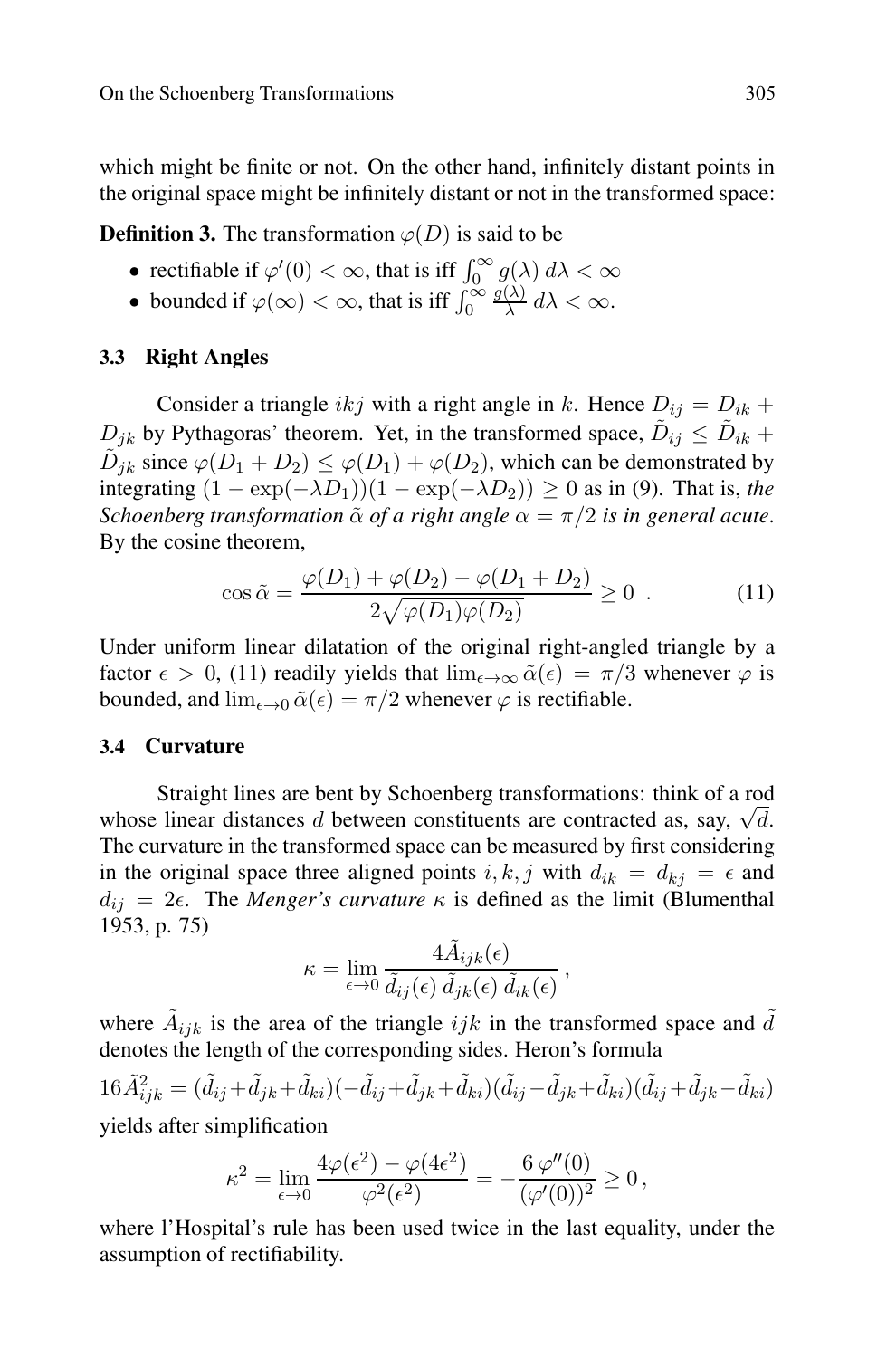

Figure 1. a) Initial configuration, on which the transformation  $\varphi(D) = D^{0.4}$  is applied. b) and c) depict the low-dimensional reconstruction of the transformed configuration, obtained by weighted MDS (Theorem 4 where  $a = f$  is the uniform distribution. d) Scree graph, proportional to the eigenvalues (8).

#### **4. Illustrations**

## **4.1 Grid**

Consider  $n = 100$  points forming the bidimensional grid of Figure 1a), on which the transformation  $\varphi(D) = D^{0.4}$  is applied. Figures 1b) and 1c) depict the four first dimensions of the transformed configuration, expressing altogether 62% of the total inertia.

#### **4.2 Rod**

Figure 2 depicts the low-order projections (b, c, d, e and f) of the nonrectifiable square root transformation  $\tilde{D} = \sqrt{D}$  of a quasi-unidimensional rod of  $n = 1'000$  points, uniformly generated as  $X_1 \sim U(0, 1000)$  and  $X_2 \sim U(0, 1)$  (a). As expected, the transformed rod is bent, although the curvature formula of Section 3.4 does not applies here  $(\varphi'(0) = \infty)$ .

The transformation of a line is called "screw line" by Von Neumann and Schoenberg (1941), and "helix" by Kolmogorov (1940) – an adequate terminology in view of Figure 2.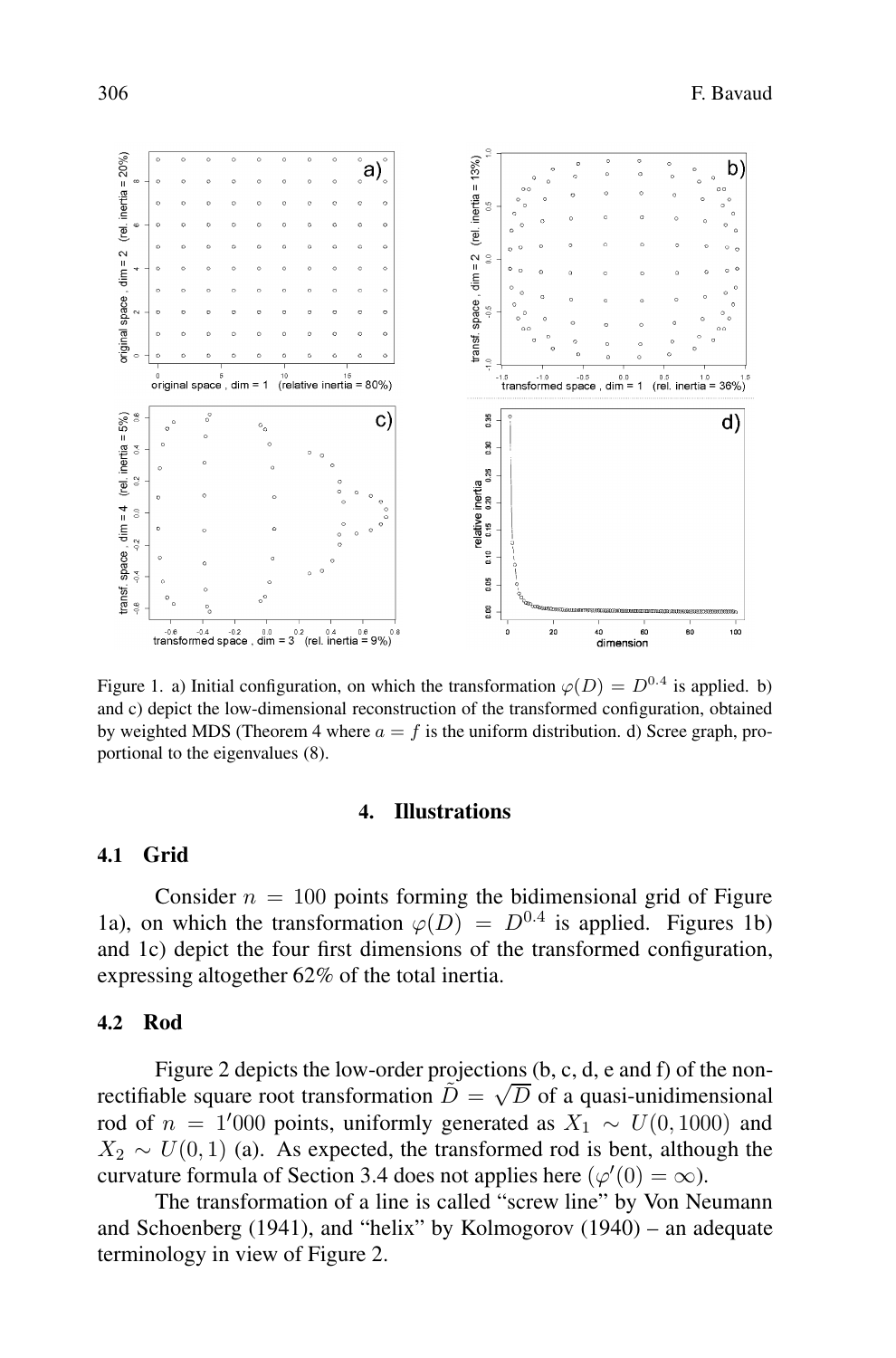

Figure 2. Low-order projections (b, c, d, e and f) of the square root transformation  $\tilde{D} = \sqrt{D}$ of a finite rod (a).

The first MDS dimensions turn out to express 61.0%, respectively 15.1% of the relative inertia. Analytic arguments, to be developed in a forthcoming publication, demonstrate the corresponding exact quantities to be  $\frac{6}{\pi^2}$  = 60.8%, respectively  $\frac{15}{2\pi^2}$  = 15.2% for a line.

# **5. Applications**

Arguably, all traditional methods in Data Analysis involve, explicitly or not, squared Euclidean distances between observations. Transforming the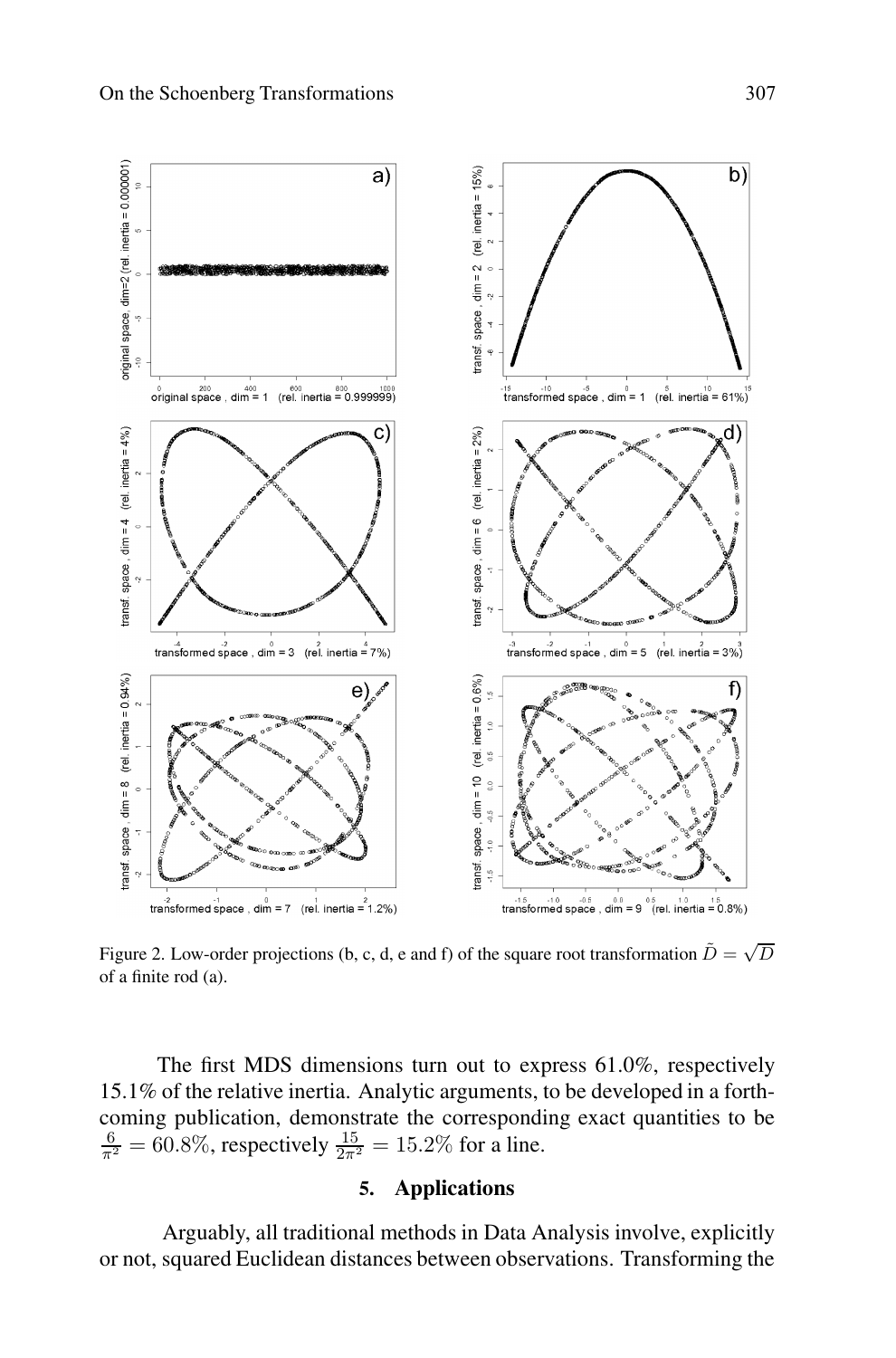latter hence extends the scope of classical methods quite straightforwardly – as briefly illustrated below.

# **5.1 Distance-based Discriminant Analysis**

Consider a collection of objects  $i = 1, \ldots, n$  endowed with p-dimensional features, yielding squared Euclidean distances  $D_{ij}$  between objects, possibly after standardization and/or orthogonalization of the features (Mahalanobis distances). Also, suppose that each object belongs to a group  $q = 1, \ldots, m$ . An elementary discriminant strategy would consist in assigning each object i to the group g whose centroid is the closest to i, that is to assign i to arg  $\min_a D_{ia}$ : this is the linear discriminant prescription of Fisher (1936), successfully applied on the Iris Data ( $n = 150$ ,  $p = 4$ ,  $m = 3$ ) with a percentage of well-classified individuals as high as 97%.

The same strategy is bound to fail with the data of Figure 3 ( $n = 150$ ,  $p = 2$ ,  $m = 3$ ), reaching a percentage of well-classified individuals of 35%, close to the expected value of 33% under random attribution.

However, linear discrimination can be attempted on Schoenberg transformations of the original distances, resulting in the algorithm (see (5)):

## **Distance-based discriminant algorithm:**

1) compute  $\tilde{D}_{i\tilde{g}} = \sum_{j=1}^n f_j^g \tilde{D}_{ij} - \frac{1}{2} \sum_{j,k=1}^n f_j^g f_k^g \tilde{D}_{jk}$ , where  $\tilde{D}_{ij} = \varphi(D_{ij})$ and where  $f_j^g = I(i \in g)/n_g$  (with  $n_g = \sum_{j \in g} 1$ ) is the distribution of objects  $i$  in group  $g$ 

2) assign object i to group  $\arg \min_{\tilde{q}} \tilde{D}_{i\tilde{q}}$ .

Figure 4 shows the resulting proportion of well-classified individuals, for various one-parameter families of transformations  $\varphi(D|a)$ . In this data set, the maximum proportion of well-classified individuals reaches 100% for the Gaussian transformation (for  $a \geq 0.65$ ). That is, a sufficiently non-linear Schoenberg transformation succeeds in mapping the initial configuration of Figure 3 in such a way that the three groups can be enclosed in three associated *disjoint* hyperspheres.

Close results are, ever since the nineties, rightly claimed by Machine Learning, where the non-linear, higher-dimensional embedding enabling the linear separation of groups is emblematic (see e.g. Chen, He, and Wang 2007 and references therein). Also, Cuadras, Fortina, and Oliva (1997) have, in another context, proposed the same algorithm – whose conceptual, formal and computational simplicity should be emphasized.

## **5.2 Robust Estimates of Location; Robust PCA**

In one dimension, determining the point a minimizing  $\sum_i f_i(x_i - a)^2$ yields the weighted mean; minimizing  $\sum_i f_i |x_i - a|$  yields the weighted median. More generally, finding the centroid  $\alpha$  minimizing the quantity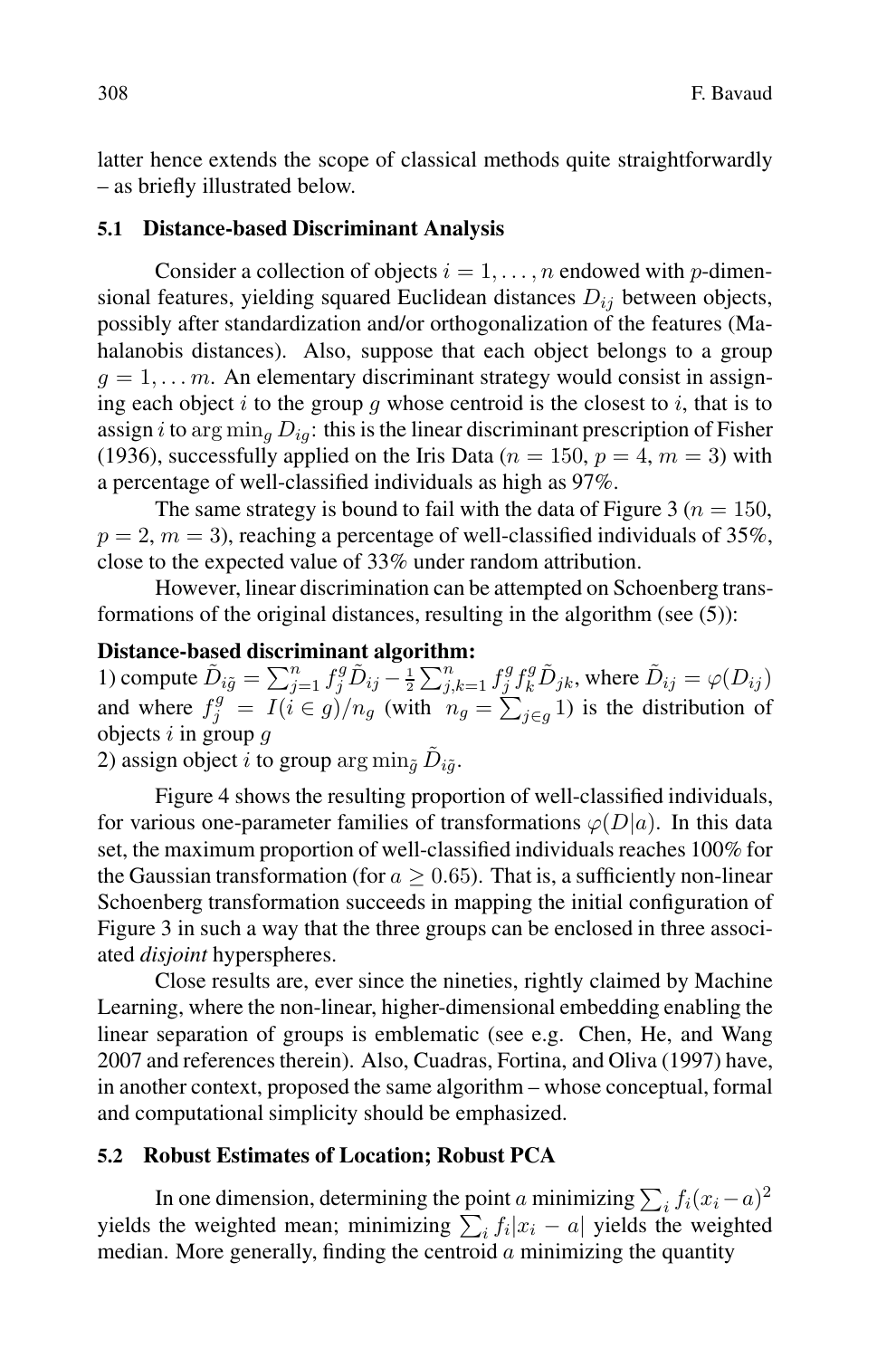

Figure 3. Top left: three groups of 50 individuals each, uniformly generated on concentric circles of radii 1, 3 and 5, with a radial standard deviation of 0.1, 0.3 and 0.2, respectively. MDS reconstruction of the configuration transformed as  $\varphi(D) = 1 - \exp(-0.65 D)$  (see text), in dimensions 1 and 2 (top right) and dimensions 3 and 4 (bottom).

$$
\sum_{i} f_i \varphi(D_{ia}) \text{ with } D_{ia} = \|x_i - a\|^2, \ a = \sum_{i} \alpha_i x_i \text{ and } \sum_{i} \alpha_i = 1
$$
\n(12)

defines a centroid  $\alpha$  as the solution of the iterative scheme (see (5) and Bavaud 2011 for details)

$$
\alpha_i = \frac{f_i \varphi'(D_{ia})}{\sum_j f_j \varphi'(D_{ja})} \qquad D_{ia} = \sum_j \alpha_j D_{ij} - \frac{1}{2} \sum_{jk} \alpha_j \alpha_k D_{jk} \quad (13)
$$

The centroid  $\alpha$  is a robust estimate of location, analogous to a  $M$ estimate (e.g. Hampel, Ronchetti, Rousseeuw, and Stahel 1986 and references therein), valid for any dimension: the term  $\varphi'(D_{ia})$  downweights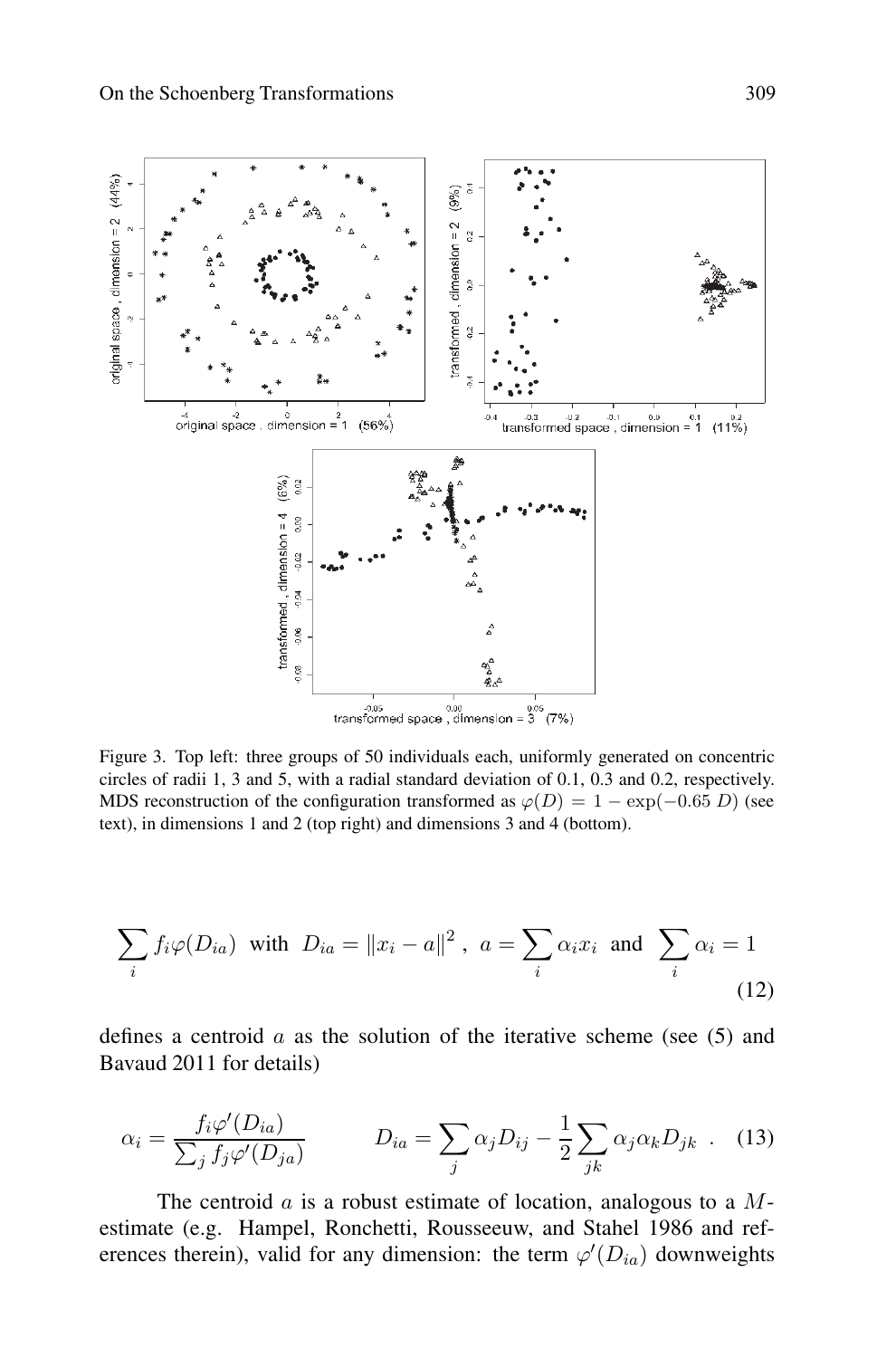

Figure 4. Proportion of well-classified individuals, after Schoenberg transformation of the original data of Figure 3. a) power transformation  $\varphi(D) = D^a$ ; note that  $a > 1$  does *not* correspond to a valid transformation, and results in a *decrease* of the proportion below the chance level. b) logarithmic transformation  $\varphi(D) = \ln(1+aD)$ . c) Gaussian transformation  $\varphi(D) = 1 - \exp(-aD).$ 

distant observations, and many solutions coexist in general (local minima), in particular when  $\varphi'(D)$  is rapidly decreasing.

Figure 5 left depicts the bidimensional dataset faithful (Härdle 1991), together with the trajectory of the centroid  $\alpha$  resulting from the transform  $\varphi(D)=1-\exp(-\lambda D)$ ) where  $\lambda \in (0, 2.7)$ , with initial values  $a_0$  uniformly distributed in the range of values.  $\lambda \to 0$  yields the mean  $a = (0, 0)$ . Increasing  $\lambda$  pushes the centroid towards the center of the NE cluster, or, for  $\lambda \geq 0.7$ , towards the center of the SW cluster as well. In the limit  $\lambda \to \infty$ , each observation yields a local minimum; in that respect, (13) outlines a clustering scheme, where  $\lambda$  controls the number of groups.

Distributions  $\alpha$  (13) also permit to define a "robust covariance" between two variables  $x$  and  $y$  as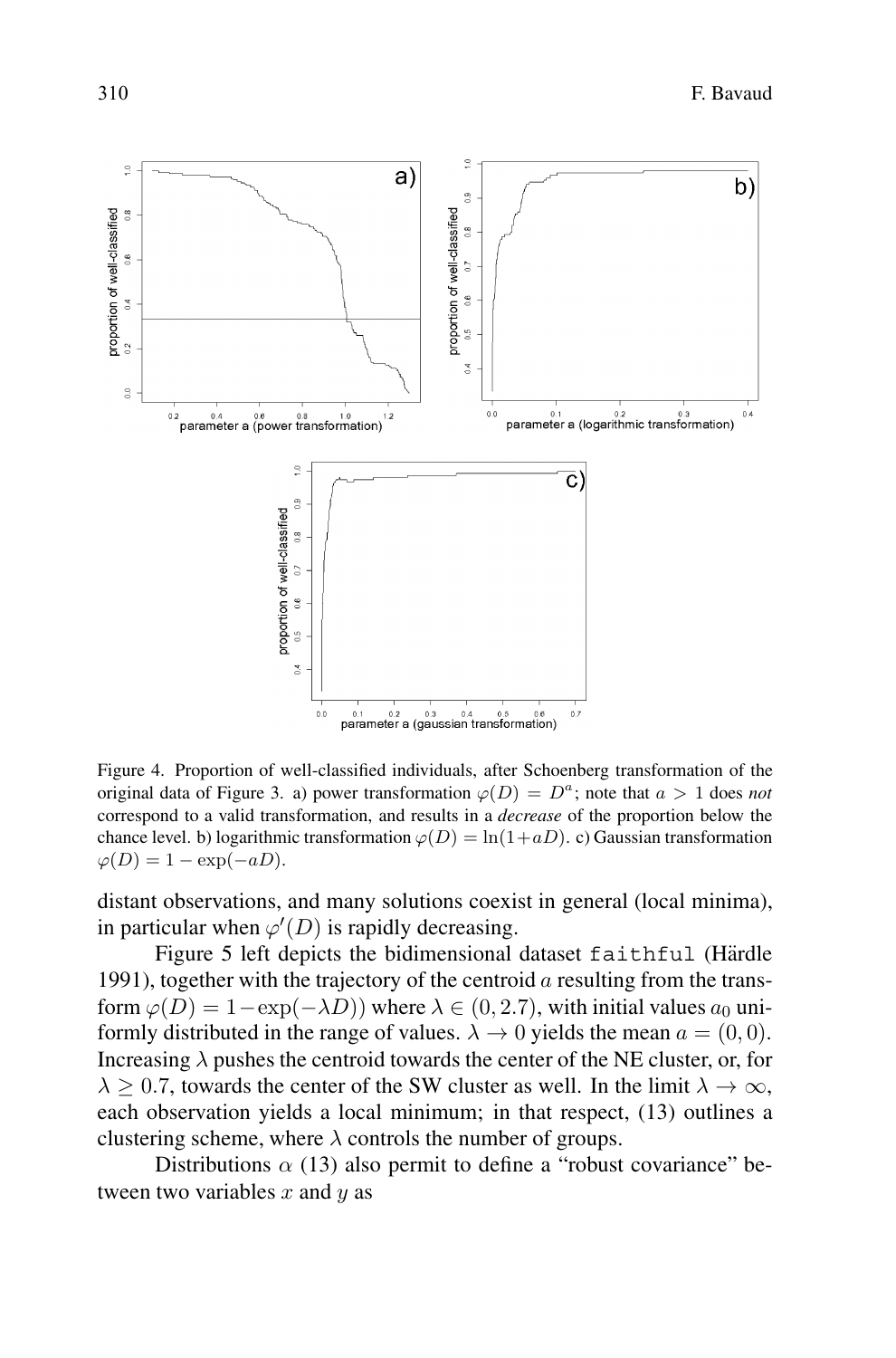

Figure 5. Left: trajectory of the centroid a (solid circles) for various values of  $\lambda \in (0, 2.7)$ . Right: behavior of the associated "robust correlation", related to the two families of centroids.

$$
cov_{\alpha}(x,y) = \sum_{i=1}^{n} \alpha_i (x_i - \sum_j \alpha_j x_j)(y_i - \sum_k \alpha_k y_k)
$$

whose spectral decomposition defines in turn a "robust PCA scheme", alternative to other proposals found in the literature (e.g. Campbell 1980; Verboven and Hubert 2005; and references therein). Figure 5 right depicts the behavior of the associated "robust correlation", with minima lying in the NE cluster (lower branch) or the SW cluster (upper branch).

# **6. Conclusion**

The Machine Learning literature abounds in algorithms based upon Gaussian and other radial kernels: the procedures exposed in Section 5 exemplify and specify some among many possible applications, aimed at illustrating the operational content of the theory. Higher-order "principled" embeddings, pioneered by the work of Vapnik (1995) and embodied in this article by the class of Schoenberg transformations, are arguably about to be incorporated in standard Data Analysis, to be routinely used in applications, and taught at graduate and undergraduate non-specialized audiences.

The two approaches (kernels versus distances) appear to be equivalent, as illustrated by the results of Section 2. In particular, to the "kernel trick" stating that all the quantities of interest depend upon kernels only (and not upon the object features themselves) corresponds an equally efficient "distance trick", stating that Euclidean distances themselves (and not their underlying coordinates) express all the real quantities of interest, as in  $(5)$ ,  $(6)$ , or Section 5; see also Schölkopf  $(2000)$  and Williams  $(2002)$ .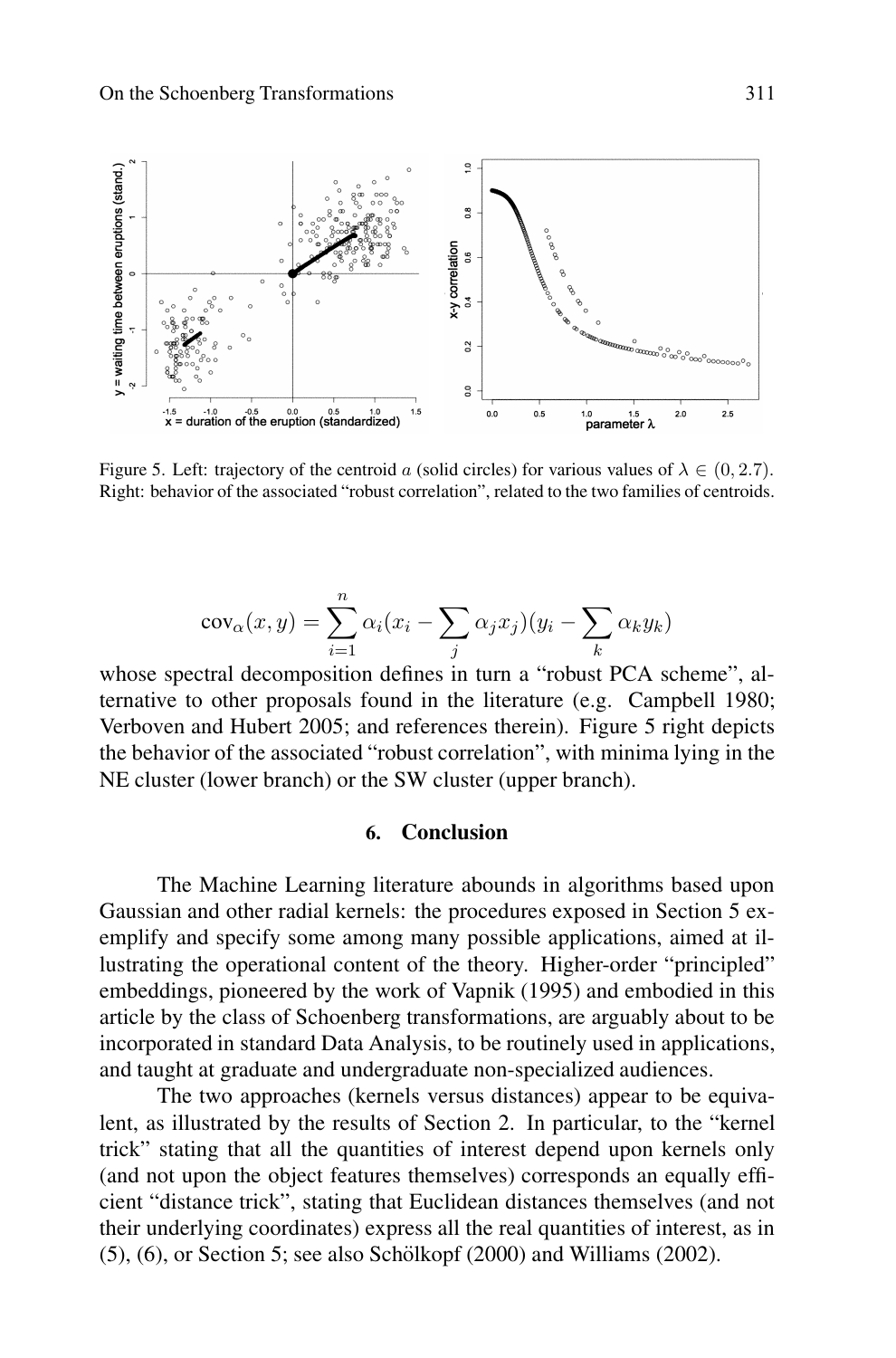Reexpressing the Machine Learning formalism in terms of Euclidean distances, rather than kernels, is hence not only possible, but arguably more intuitive; some related progress on the question "which transformation should be used in which context", so far open, is also expected.

#### **References**

- ALPAY, D., ATTIA, H., and LEVANONY, D. (2010), "On the Characteristics of a Class of Gaussian Processes Within the White Noise Space Setting", *Stochastic Processes and their Applications, 120*, 1074–1104.
- BAVAUD, F. (2006), "Spectral Clustering and Multidimensional Scaling: A Unified View", in *Data Science and Classification*, eds. V. Batagelj, H.-H. Bock, A. Ferligoj, and A. Ziberna, Heidelberg: Springer, pp. 131–139.
- BAVAUD, F. (2009), "Aggregation Invariance in General Clustering Approaches", *Advances in Data Analysis and Classification, 3*, 205–225.
- BAVAUD, F. (2011), "Robust Estimation of Location through Schoenberg Rransformations", *submitted*.
- BENZÉCRI, J.-P., and collaborators.  $(1973)$ , "L'analyse des données. 1 : La taxinomie. 2 : L'analyse des correspondances", Paris: Dunod.
- BERNSTEIN, S. (1929), "Sur les fonctions absolument monotones", *Acta Mathematica, 52*, 1–66.
- BERG, C., MATEU, J., and PORCU, E. (2008), "The Dagum Family of Isotropic Correlation Functions", *Bernoulli, 14*, 1134–1149.
- BHATIA, R. (2006), "Infinitely Divisible Matrices", *The American Mathematical Monthly, 113*, 221–235.
- BLUMENTHAL, L.M. (1953), "Theory and Applications of Distance Geometry", Oxford: Oxford University Press.
- BORG, I., and GROENEN, P.J.F. (1997), *Modern Multidimensional Scaling: Theory and Applications*, Heidelberg: Springer.
- CAMPBELL, N.A. (1980), "Robust Procedures in Multivariate Analysis I : Robust Covariance Estimation", *Applied Statistics, 29*, 231–237.
- CHEN, D., HE, Q., and WANG, X. (2007), "On Linear Separability of Data Sets in Feature Space", *Neurocomputing, 70*, 2441–2448.
- CHRISTAKOS, G. (1984), "On the Problem of Permissible Covariance and Variogram Models", *Water Resources Research, 20*, 251–265.
- CRITCHLEY, F., and FICHET, B. (1994), "The Partial Order by Inclusion of the Principal Classes of Dissimilarity on a Finite Set, and Some of Their Basic Properties", in: *Lecture Notes in Statistics. Classification and Dissimilarity Analysis*, ed. B. van Cutsem, Heidelberg: Springer, pp. 5–65.
- CRISTIANINI, N., and SHAWE-TAYLOR, J. (2003), "An Introduction to Support Vector Machines and Other Kernel-based Learning Methods", Cambridge: Cambridge University Press.
- CUADRAS, C.M., and FORTINA, J. (1996), "Weighted Continuous Metric Scaling", in *Multidimensional Statistical Analysis and Theory of Random Matrices*, eds. A.K. Gupta and V.L. Girko, The Netherlands: VSP, pp. 27–40.
- CUADRAS, C.M., FORTINA, J., and OLIVA, F. (1997), "The Proximity of an Individual to a Population with Applications in Discriminant Analysis", *Journal of Classification, 14*, 117–136.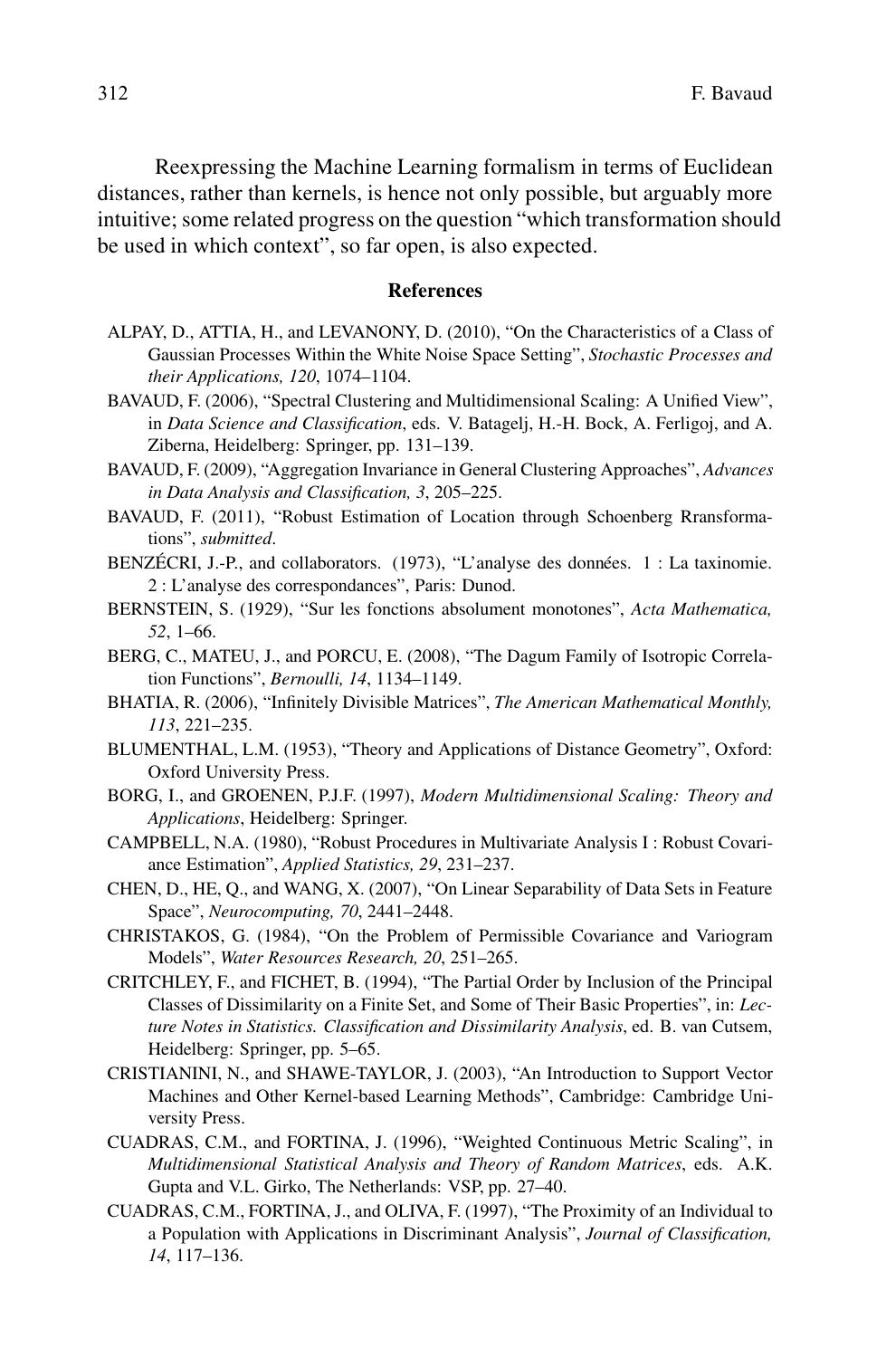- FISHER, R.A. (1936), "The Use of Multiple Measurements in Taxonomic Problems", *Annals of Eugenics, 7*, 179–188.
- FITZGERALD C. H., and HORN, R.A. (1977), "On Fractional Hadamard Powers of Positive Definite Matrices", *Journal of Mathematical Analysis and Applications, 61*, 633– 642.
- GOWER, J.C. (1966), "Some Distance Properties of Latent Root and Vector Methods Used in Multivariate Analysis", *Biometrika, 53*, 325–338.
- GOWER, J.C. (1982), "Euclidean Distance Geometry", *Mathematical Scientist, 7*, 1–14.
- GREENACRE, M., and BLASIUS, J. (2006), "Multiple Correspondence Analysis and Related Methods", London: Chapman & Hall.
- HAMPEL, F.R., RONCHETTI, E.M., ROUSSEEUW, P.J., and STAHEL, W.A. (1986), "Robust Statistics – The Approach Based on Influence Functions", New York: Wiley.
- HÄRDLE, W. (1991), "Smoothing Techniques with Implementation in S", Heidelberg: Springer.
- HAUSSLER, D. (1999), "Convolution Kernels on Discrete Structures", Technical Report, UCSC-CRL-99-10, University of California at Santa Cruz.
- HOFMANN, T., SCHÖLKOPF, B., and SMOLA, A.J. (2008), "Kernel Methods in Machine Learning", *Annals of Statistics, 36*, 1171–1220.
- HORN, R.A., and JOHNSON, C.R. (1991), "Topics in Matrix Analysis", Cambridge: Cambridge University Press.
- JOLY, S., and LE CALVE, G. (1986), "Etude des puissances d'une distance", *Statistique et Analyse des Donn´ees, 11*, 29–50.
- KOLMOGOROV, A.N. (1940), "The Wiener Helix and Other Interesting Curves in the Hilbert Space", *Doklady Akademii Nauk SSSR, 26*, 115–118.
- LEBART, L., MORINEAU, A., and PIRON, M. (1998), *Statistique exploratoire multidimensionnelle*, Paris: Dunod.
- MARDIA, K.V., KENT, J.T., and BIBBY, J.M. (1979), *Multivariate Analysis*, New York: Academic Press.
- MEULMAN, J.J., VAN DER KOOIJ, A., and HEISER, W.J. (2004), "Principal Components Analysis with Nonlinear Optimal Scaling Transformations for Ordinal and Nominal Data", in *The Sage Handbook of Quantitative Methodology for the Social Sciences*, ed. D. Kaplan, pp. 49–70.
- MICCHELLI, C. (1986), "Interpolation of Scattered Data: Distance Matrices and Conditionally Positive Definite Functions", *Constructive Approximation, 2*, 11–22.
- VON NEUMANN, J., and SCHOENBERG, I.J. (1941), "Fourier Integrals and Metric Geometry", *Transactions of the American Mathematical Society, 50*, 226–251.
- RAO, C.R. (1964), "The Use and Interpretation of Principal Component Analysis in Applied Research", *Sankhya A, 26*, 329–358.
- SCHILLING, R., SONG, R., and VONDRAČEK, Z. (2010), *Bernstein Functions: Theory and Applications, Studies in Mathematics, 37*, Berlin: de Gruyter.
- SCHOENBERG, I.J. (1937), "On Certain Metric Spaces Arising From Euclidean Spaces by a Change of Metric and Their Imbedding in Hilbert Space", *The Annals of Mathematics, 38*, 787–793.
- SCHOENBERG, I.J. (1938a), "Metric Spaces and Completely Monotone Functions", *The Annals of Mathematics, 39*, 811–841.
- SCHOENBERG, I.J. (1938b), "Metric Spaces and Positive Definite Functions", *Transactions of the American Mathematical Society, 44*, 522–536.